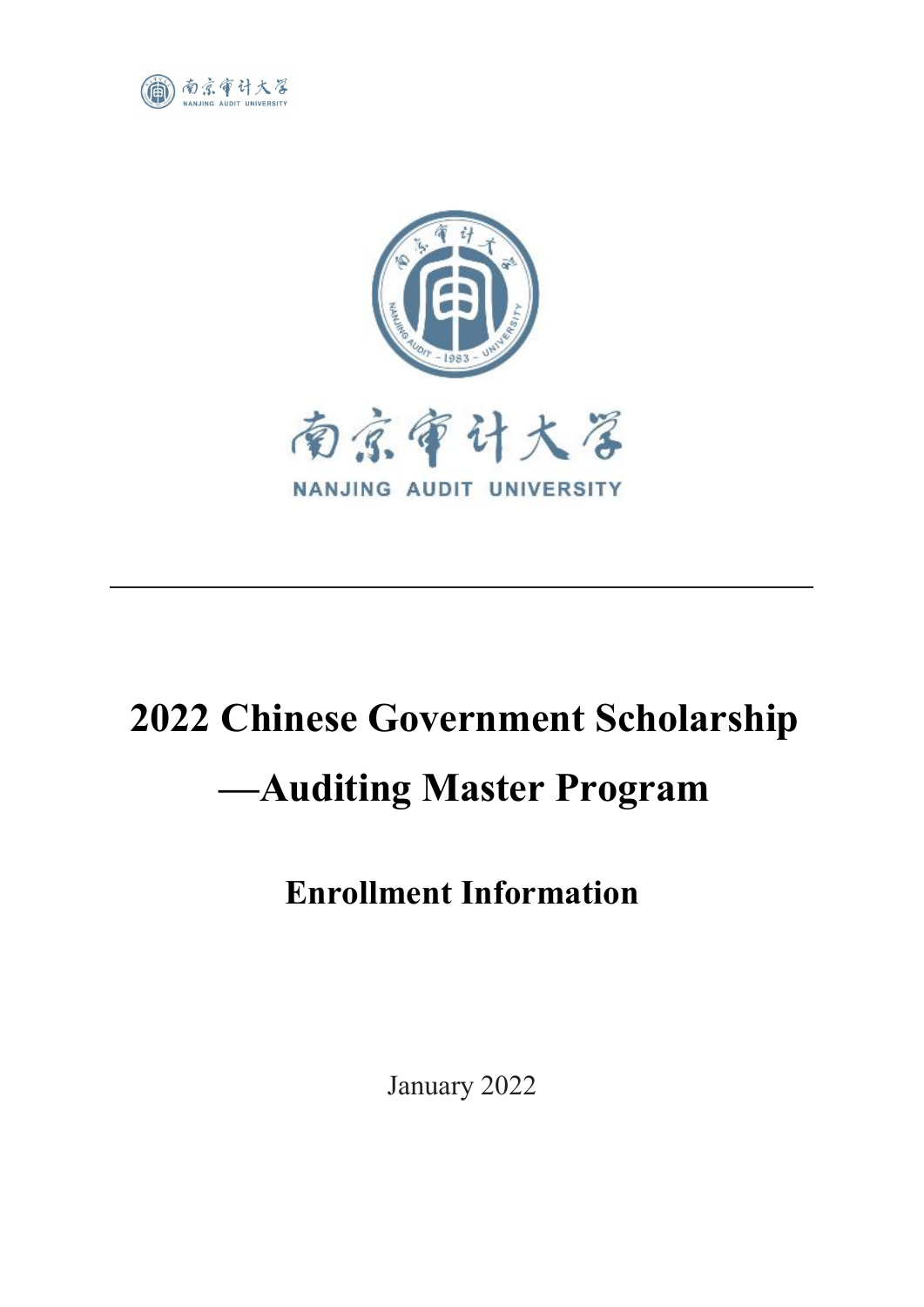

# **Contents**

| ii. Application Procedures………………………………………14 |
|---------------------------------------------|
|                                             |
|                                             |
|                                             |
|                                             |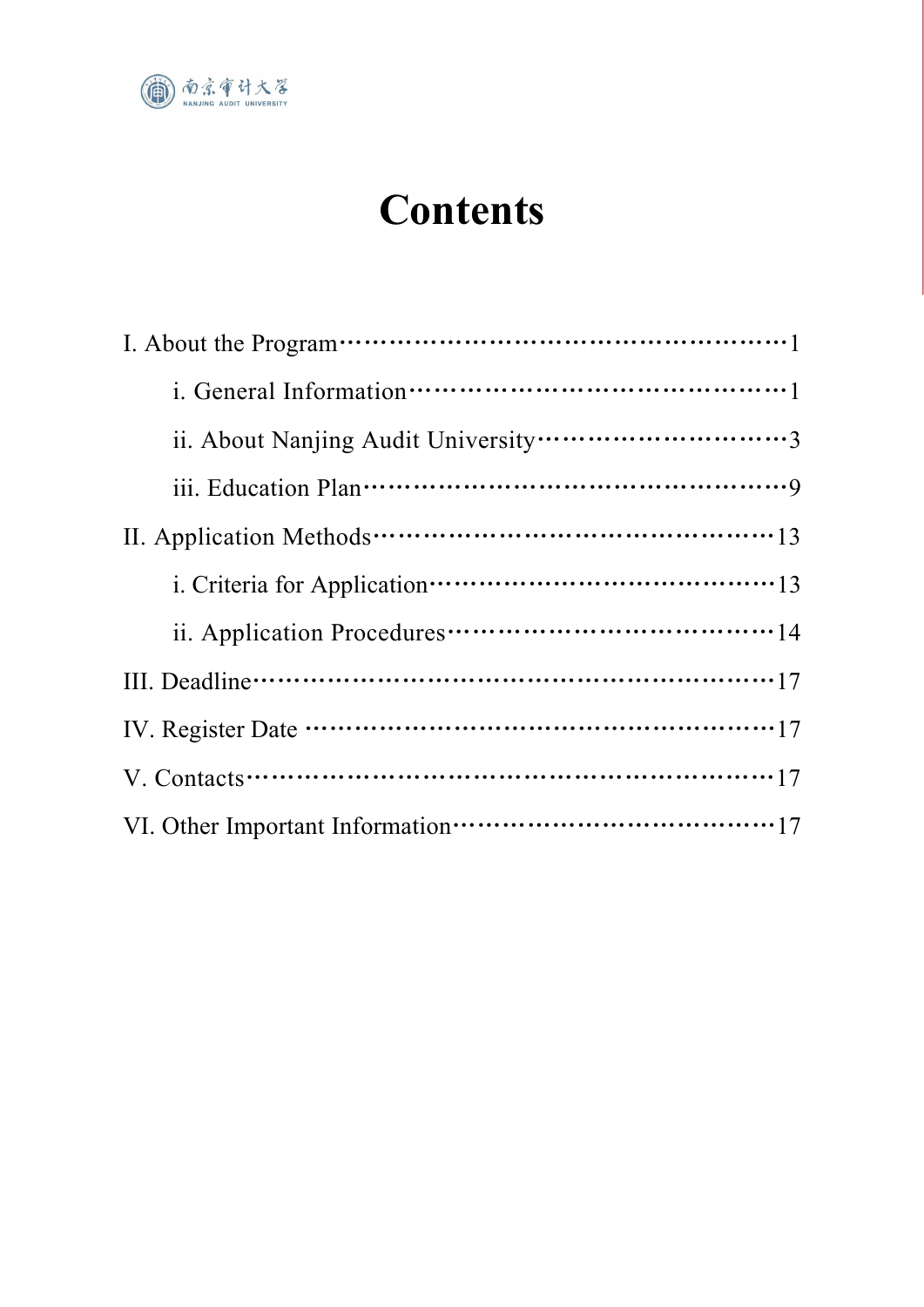



# **About the Program**

#### **i. General Information**

#### ◆ **Brief Introduction**

The Chinese Government Scholarship Auditing Master Program (CGSAMP) mainly funds the auditors or audit-related professionals from respective Supreme Audit Institutions (SAIs) and audit-related departments of developing countries with a bachelor degree, adequate working experiences in auditing, as well as a good command of English proficiency, both in spoken and written English. The Program aims to cultivate high-level, inter disciplinary and application-oriented audit professionals, who possess good professionalism, a strong sense of work ethics, a systematic command of knowledge and techniques in modern government audit and relevant fields, the ability to make sound audit judgment and solve practical audit problems.

Nanjing Audit University has undertaken the training of the Chinese Government Audit Scholarship Program since 2016, and has accumulated rich experience, good resources and conditions for running the program.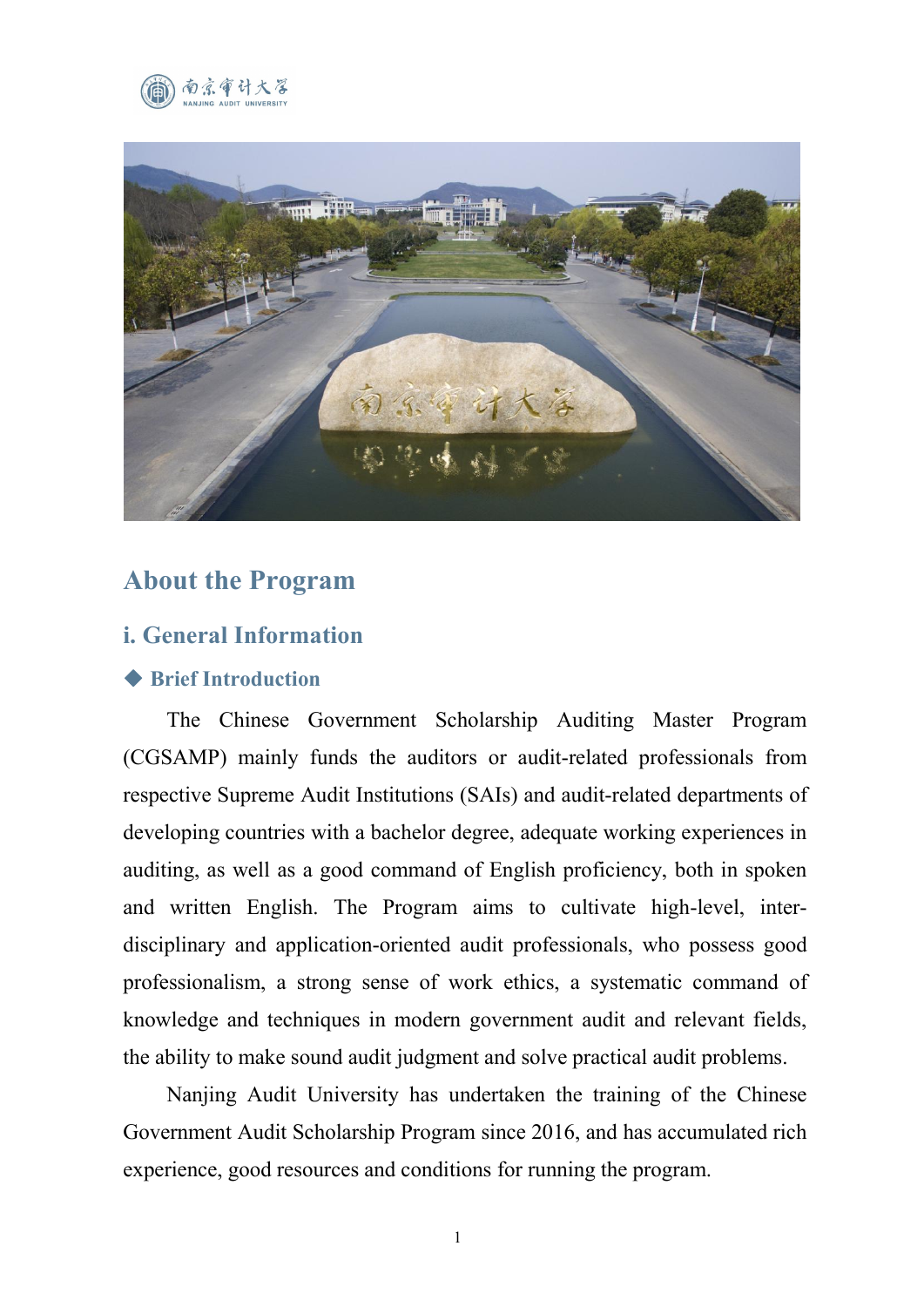自宗审计大学

#### ◆ **About the Applicants**

This Program mainly funds the auditors or auditing-related working staff from respective SAIs of the developing countries with a bachelor's degree before application and a certain amount of work experience in auditing.

#### ◆ **Cultivation Objectives**

The Program aims to cultivate the high-level, inter-disciplinary and application-oriented audit professionals, who possess good professionalism, a strong sense of work ethics, a systematic command of knowledge and techniques in modern national audit and relevant fields, the ability to solve practical audit problems and sound audit competency.

#### ◆ **Admission Quota**

2022 Chinese Government Scholarship Auditing Master Program is undertaken by Nanjing Audit University. The 2-year program plans to enroll 50 full-time candidates in the major of government audit and all the courses will be taught in English.

#### ◆ **Financial Aid**

1. After admission, the students do not have to pay for the tuition fee, the textbooks and learning materials, the research and field trips, the subsidies for developing the English-taught program, the graduation thesis guidance fee.

2. A free room on campus will be provided to the students.

3. Living allowance: RMB 3,000 yuan per person per month (calculated from the registered month till August 2024), and the allowance will be paid to students after they arrive in China and pass the qualification examination.

4. The students will be provided with the comprehensive medical insurance in China.

2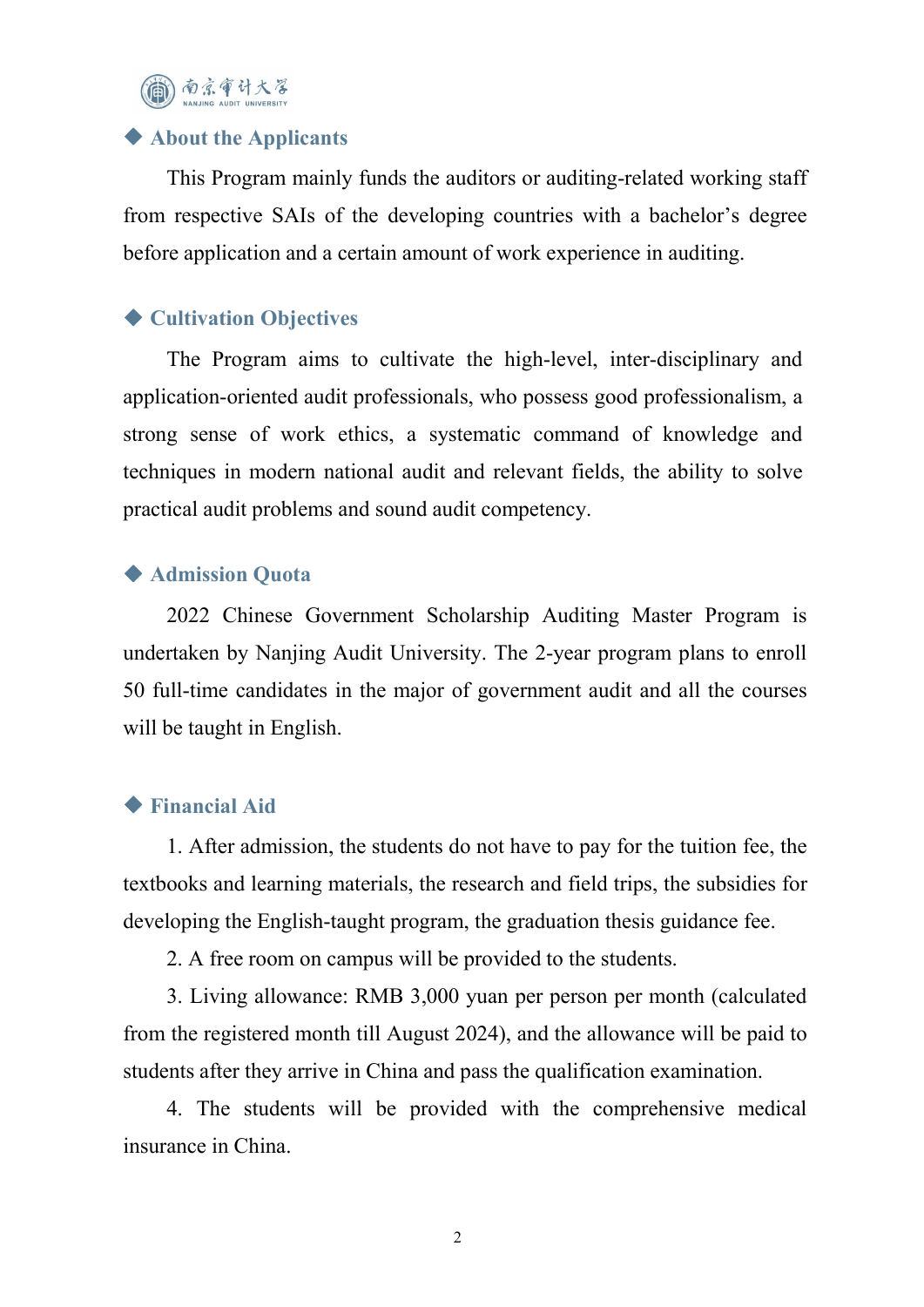5. The scholarship also covers a flight ticket for students to come to China at enrollment and a flight ticket for students to go back to their home country at graduation.

6. An annual review will be conducted to each student, and those who pass the annual review can continue their studies with the support of the scholarship.

7. The remaining part of the scholarship will be utilized by CSC or Nanjing Audit University according to an overall plan and shall not be distributed to students. CSC only sponsors the students who graduate within the program duration. The students who have to postpone their studies due to various reasons will not be further funded.

# **ii. About Nanjing Audit University**

#### ◆ **Overall Introduction**

Nanjing Audit University (NAU) is the only full-time undergraduate institute at home and abroad that carries "Audit" in its name, and is one of the birthplaces of audit higher education in China. It has been established, developed, flourished and elevated for audit. NAU was initially founded in 1983, renamed as Nanjing Audit Institute in 1987, and merged with Nanjing Finance College in 2002. In 2007, it successfully passed the National Undergraduate Academic Accreditation authorized by the Ministry of Education with "excellence" grade. In 2011, it was granted as the first batch of authorized units of master degree in auditing, and was granted as the authorized unit of master degree (academic degree) in 2013. In 2015, it was assumed its current name approved by the Ministry of Education. In 2017, NAU became listed among the newly-added Doctor Degree Conferring Construction Project Universities in Jiangsu Province. In 2018, it signed the strategic cooperation framework agreement with the Audit Office of the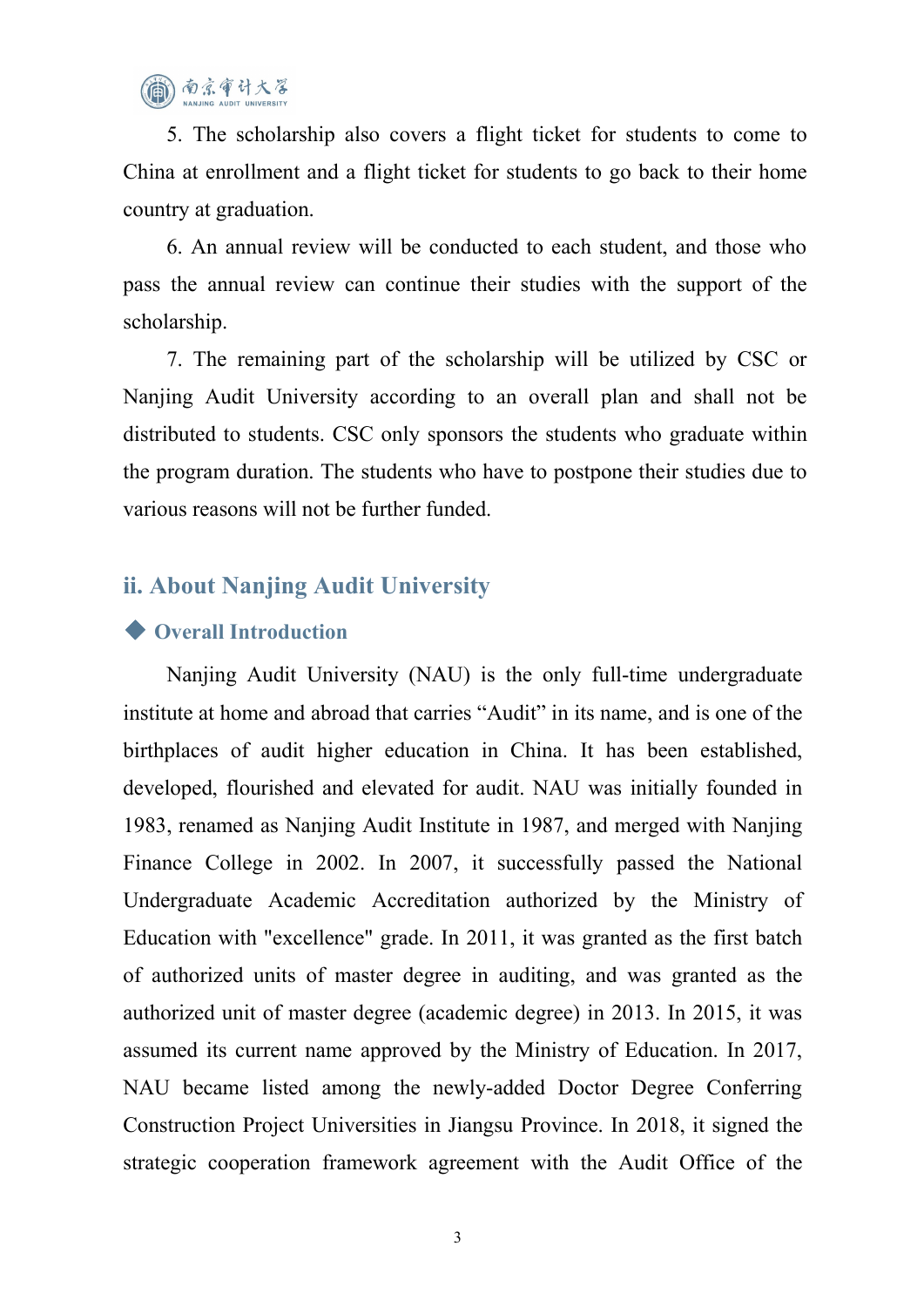

Central Military Commission (CMC) of China. In its 38 years of development, NAU has always adhered to the initial intention of serving the audit career, and has pioneered a characteristic path of "serving national strategic needs as the orientation, serving national economic supervision and national governance as the mandate, and meeting the needs of the audit industry and regional economic and social development as the focus". NAU has now become the cradle for training audit talents, a base for auditing scientific research, a think tank for auditing career development and a window for auditing international exchange.

NAU's current full-time undergraduates, postgraduates and international students totals more than 18,000. It has a full-time teaching faculty of more than 1,100, amongst whom 185 with senior professional titles, 731 with doctoral degrees and 273 postgraduate supervisors. Today's NAU consists of two campuses in Pukou and Mochou respectively, covering a total area of 1.2 million square metres. The CPC School and Audit Academy of CNAO are both located on NAU Pukou Campus.

NAU has built a system of disciplines and specialties with audit as the brand and the disciplines of Economics, Administration, Law, Engineering, Liberal Art and Science supporting each other and developing synergistically. There are 7 authorized first-class master degree disciplines (*Business Administration, Theoretical Economics, Applied Economics, Law, Statistics, Computer Science and Technology, Public Administration*) and 8 authorized master degree disciplines (*Auditing, Accounting, Finance, Business Administration, International Business, Law, Applied Statistics, Electronic Information*). It has 2 provincial advantageous disciplines (*Business Administration and Applied Economics*), 1 provincial key cultivation discipline (*Theoretical Economics*) and 5 provincial key construction disciplines (*Public Management, Statistics, Computer Science and Technology, Mathematics and Marxist Theory*)*.* In the global ranking of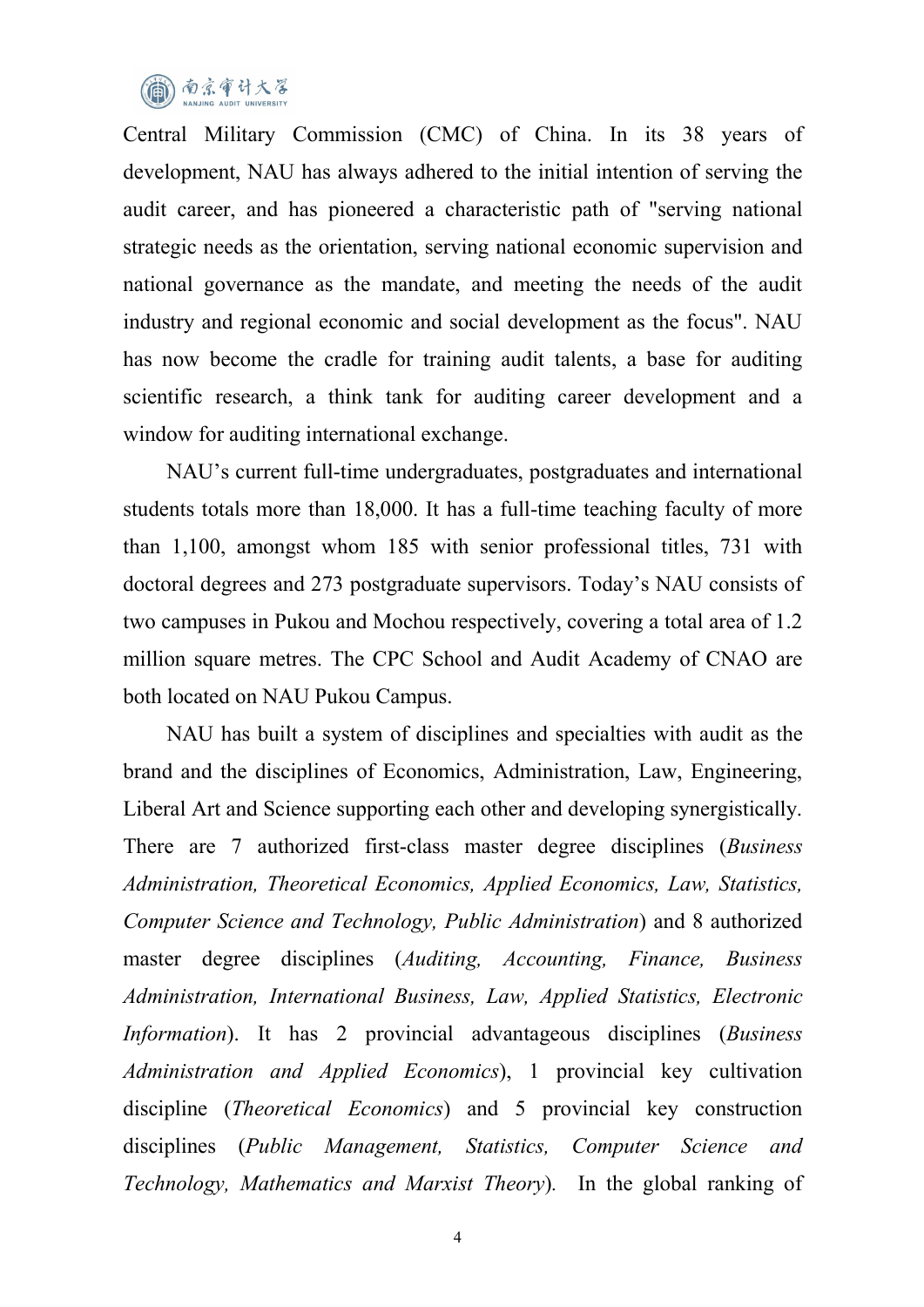

Economics research power of universities released by *Shanghai University of Finance and Economics*, the school ranks 179<sup>th</sup> in the world and 9<sup>th</sup> in in universities across the Taiwan Strait, Hong Kong and Macau, and *Applied Economics* ranks 6<sup>th</sup> in mainland China.

NAU has always adhered to the internationalization strategy and actively carried out international exchanges and cooperation. As the organizer and practitioner of the "Chinese Government Scholarship Audit Master Program" jointly set up by the CNAO and the Ministry of Education, the organizer of the "Foreign Aid Degree Education Program" of the Ministry of Commerce, NAU has been recruiting international audit master students from countries along the "Belt and Road". It has also successfully passed the Quality Accreditation of International Students' Education initiated by the Ministry of Education. NAU has been accredited by the Institute of Internal Auditors (IIA) as the only "Internal Audit Education Partner" (IAEP) partner university in China. NAU has been awarded "Platinum Level Training Institution" by the Association of Chartered Certified Accountants (ACCA) as the "University with the highest number of ACCA talents in the world". NAU has also established an international joint audit school with French SKEMA Business School and has been newly granted as the base of "Innovation Practice Program for Cultivating High-level Internationalized Talents" by the Ministry of Education. Since 2008, 27 teachers engaged in 70 UN Audit assignments, and a totality of 10 faculty teachers have been selected in the UN Audit Talents Pool. NAU has established extensive cooperation and exchange contacts with international organizations such as International Organization of Supreme Audit Institutions (INTOSAI) and Asian Organization of Supreme Audit Institutions (ASOSAI), as well as the supreme audit institutions of dozens of countries and regions such as the US and France. Auditors General from nearly 40 countries and regions such as Brazil, India, South Africa and other auditors are conferred as Honorary Professors.In the recent five years,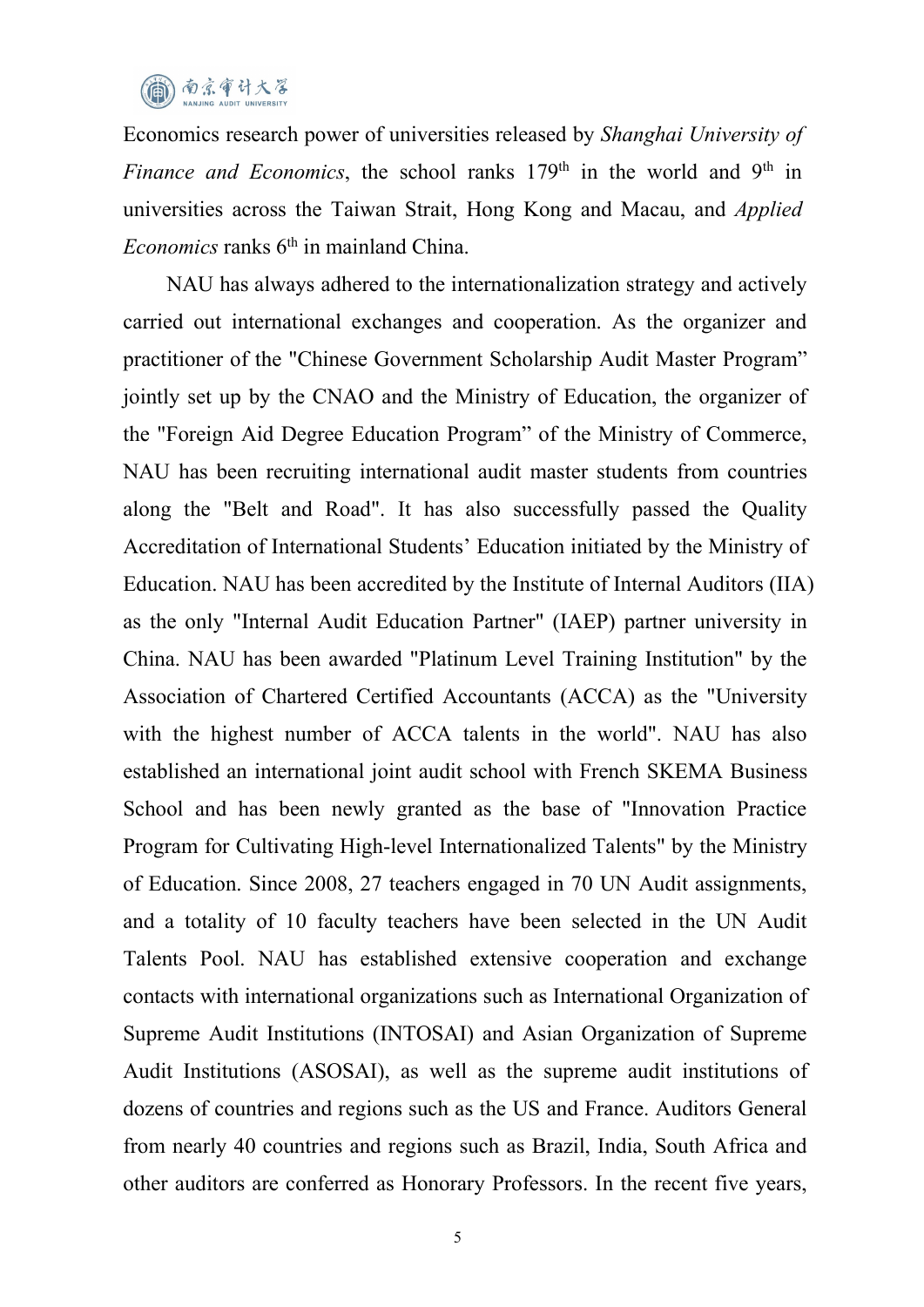NAU teachers have attended 502 international conferences and academic exchanges abroad, and 45 international conferences and training courses have been held on campus.<br>In recent years, the university has comprehensively strengthened the

construction of the CPC leadership, promoting the high-quality development of various undertakings.

At present, guided by President Xi Jinping's ideology of Socialism with Chinese Characteristics in the New Era, as well as under the leadership of the university's CPC Party and administration leadership panel, NAUers are firmly following the spirit of the 19th CPC National Congress and the 5th Plenary Session of the 19th CPC Central Committee, practicing the education philosophy of "Character, Quality and Internationalization" and practicing the school motto of "Honesty, Truth-seeking, Diligence and Devotion to Public Duty". We are striving to accelerate our efforts to build a high-level university with distinguished features that has a significant impact and the AUDIT university that is renowned both at home and abroad.

## ◆ **About the Program Implementing Units**

#### **1. School of International Exchange (SIE)**

The School of International Exchange of Nanjing Audit University caters to international students and aims to promote cross-cultural exchange among Chinese and foreign students, cultivating international talents who are familiar with Chinese culture and committed to the common development of countries around the world.

SIE shoulders responsibilities of recruiting all-leveled qualified candidates for China Government Scholarship, specialized scholarship sponsored by different Chinese ministries, Jiangsu Provincial Scholarship, Nanjing Municipal Scholarship, and Nanjing Audit University International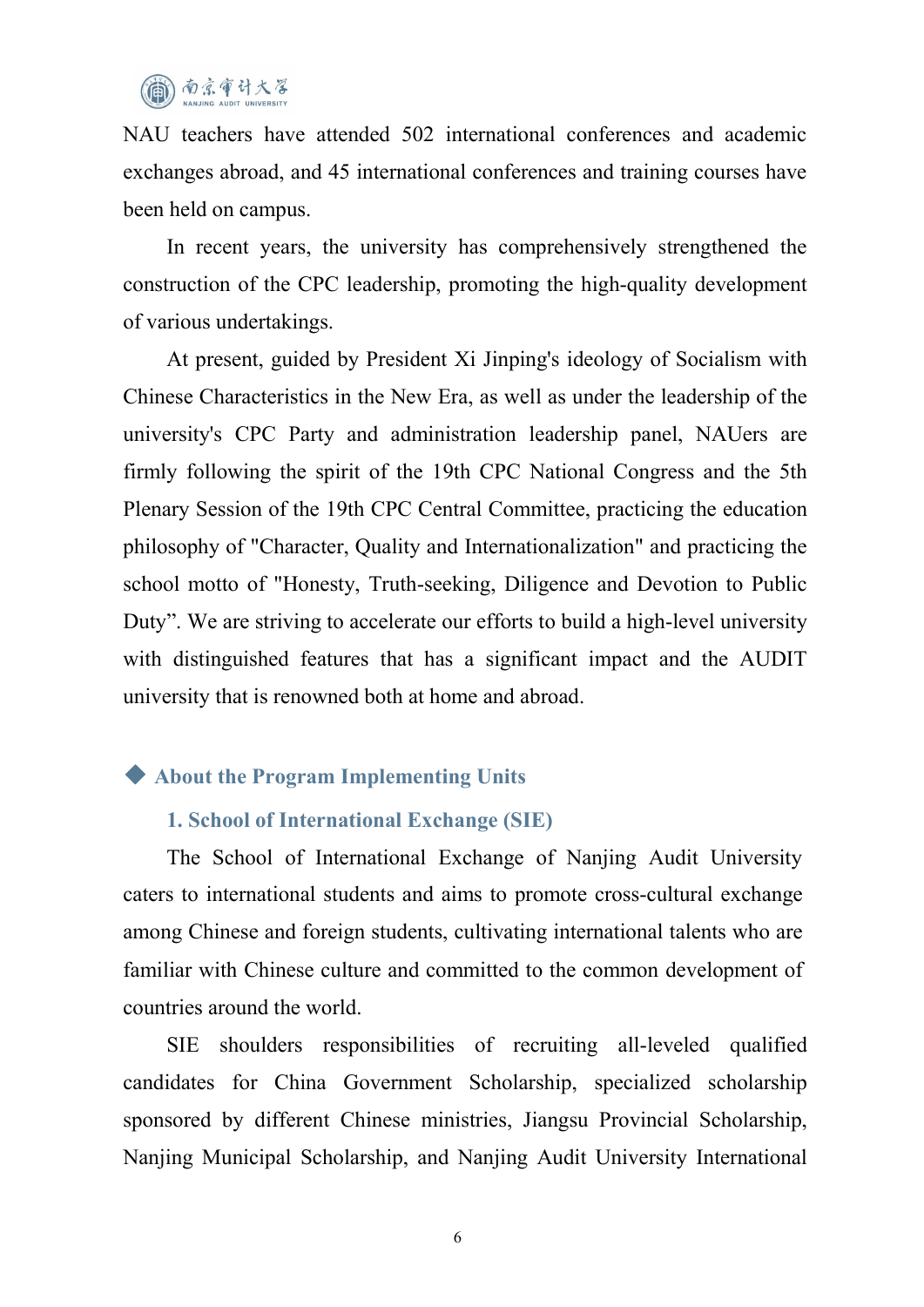# ) 南京审计大召

Students Scholarship. With the focus on the brand-major of auditing, the scholarships are available for both undergraduates and postgraduates in 15 different majors, such as auditing, accounting, economics, international trade, etc. SIE is in charge of the strategic planning of international students' affairs of NAU, the students' enrollment issues and daily administration.

#### **2. School of Government Audit (SGA)**

Founded in December of 2015, SGA determines to meet the need of national governance and national audit, aiming at the academic foreland and allocate a cluster of disciplines including auditing, politics, law, public finance, finance, accounting, engineering science, computer science, environmental science and so on. SGA is integrating the research effort of national audit, trying hard to forge the national audit intelligence tank, cultivating multi-leveled talents in the field of national audit and constructing the consulting service system of national audit.

SGA is equipped with outstanding faculties. At present, it has fifty-nine full-time teaching staff, among whom, there are twenty-seven professors, thirteen assistant professors, and nineteen lecturers. In the faculty, we have fifty doctors educated domestically and eleven overseas.

Now SGA owns eight research institutes. They are the Institute of National Governance and National Auditing, the Institute for Political and Economic Research, the Institute for Social and Economic Research, the Institute of Auditing Science, China Audit Information Center, National Auditing Big Data Research Centre, the Institute for Urban Development Research and the Institute of Auditing and Evaluation Honors. The two disciplines, namely "Auditing Science and Technology" and "Modern Auditing Science" are chosen respectively in the first and second stage of preponderant discipline construction project of higher education in Jiangsu Province. "Modern Auditing Development Research Center" is the

7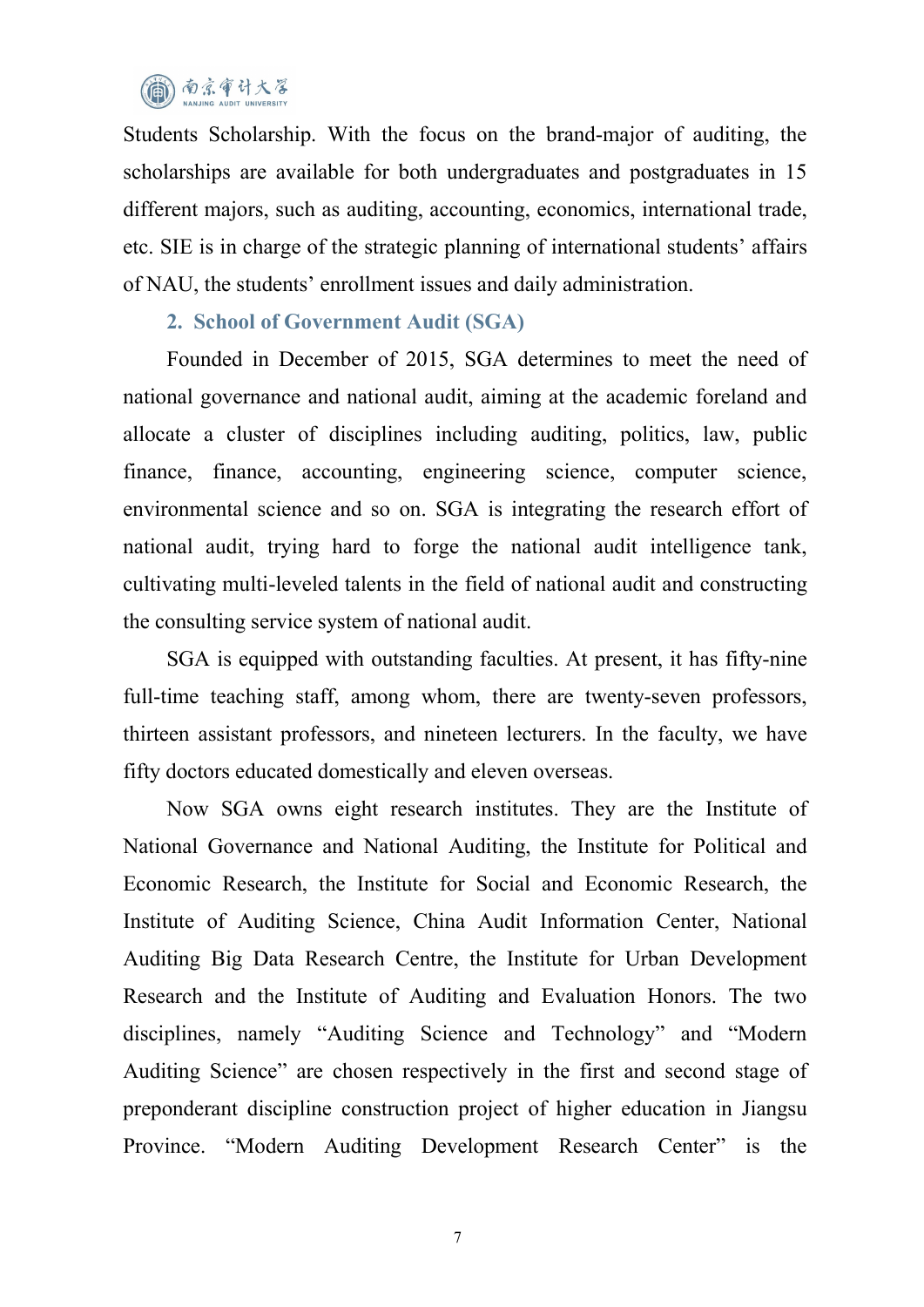# (面) 南京审计大学

philosophy and social sciences research base of higher education in Jiangsu Province.

The specialty of auditing is the characteristic specialty and "Pilot Project of Specialty Comprehensive Reform" of Ministry of Education, Key Specialty and Brand Specialty of High Education in the 12th Five-Year Plan period of Jiangsu Province. Meanwhile the school tightly ties with National Audit Office and audit offices in government at all levels. The School of Government Audit is actively exploring the deeply integration of national and professional education and by which improving constantly the innovation of training mode.

#### **3. About the Living Environment and Accommodation Conditions**

Nanjing, abbreviated as "Ning" and known as Jinling in ancient times, is the capital of Jiangsu Province. It is a sub-provincial city, a mega-city, the core city of Nanjing metropolitan area. It is also an important central city in the eastern region of China, an important national scientific research and education base and a comprehensive transportation hub as determined by the State Council. Nanjing is located in the eastern part of China, downstream of the Yangtze River, near the river and the sea, and is an important gateway city of the Yangtze River Delta radiating and driving the development of the central and western regions, as well as an important node city of the strategic intersection of the eastern coastal economic belt and the Yangtze River economic belt, as planned by the State Council.

Nanjing is a hilly area, dominated by low hills and gentle hills, with a humid north subtropical climate and a water area of more than 11%. It is one of the first national historical and cultural cities, an important birthplace of Chinese civilization, and has long been the political, economic and cultural center of southern China. Nanjing has a humid climate with four distinct seasons and a moderate price level, the annual average temperature is 15.4 °C. It is a suitable place to live in.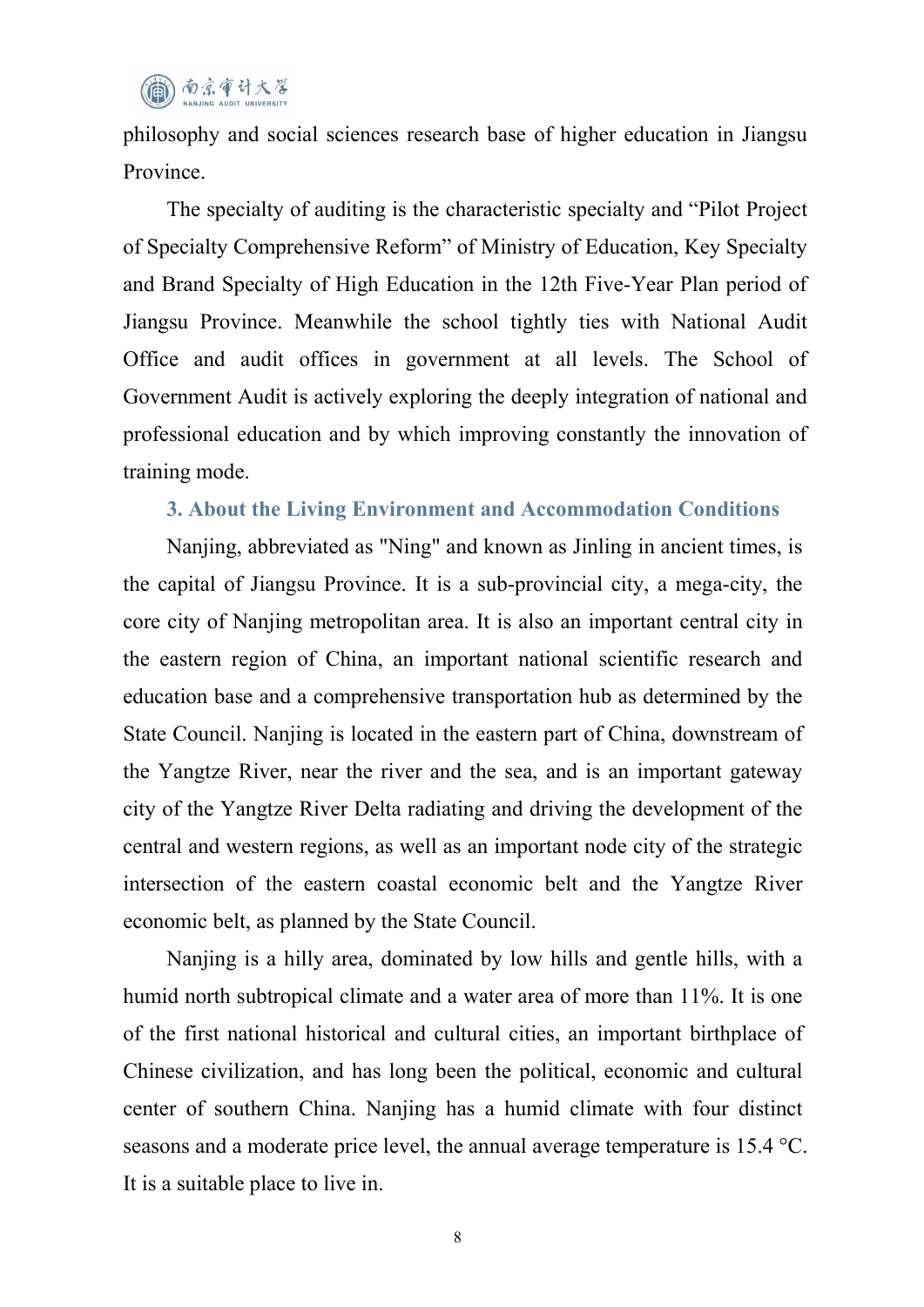

Nanjing Audit University provides single rooms on Pukou Campus for CGSAMP students. Each room is equipped with an air-conditioner, a refrigerator, a washing machine, a washroom, shower facilities, wireless network access, etc. A shared kitchenette is available on each floor of the building. Apart from dormitories and canteens, there are sports playgrounds, clinic, post office, convenience stores, hair salon, laundry shop, printing shops, etc. There are public buses and taxis available right outside of the school gate, and it takes less than 10 minutes' bus ride to the center of the local downtown. There are banks, supermarkets, restaurants, hospitals and city metros available in the district community.

#### **iii. About the Teaching Arrangements**

#### ◆ **Course Settings**

The CGSAMP students are required to attain 50 credits to fulfill the requirements of degree application. The course system is composed of seven modules, namely, compulsory basic courses, specialty core courses (for degree), general knowledge courses, selective courses, international conference and academic lectures, practice and internship, and degree thesis.

- Basic course: 19 credits, compulsory.
- Specialty core courses (for degree): 17 credits, compulsory.
- Selective courses: 7 credits at least.

● International conference and academic lectures: 1 credit, compulsory. Students are required to attend at least international conferences or academic lectures for 6 times. Relevant academic reports are required to be submitted to tutors and to the administrative body.

● Practice and internship: 3 credits, compulsory. Simulation laboratories will be the main sites for the international students practice arena. Case study, scenario simulation, visits to Chinese auditing institutions, seminar with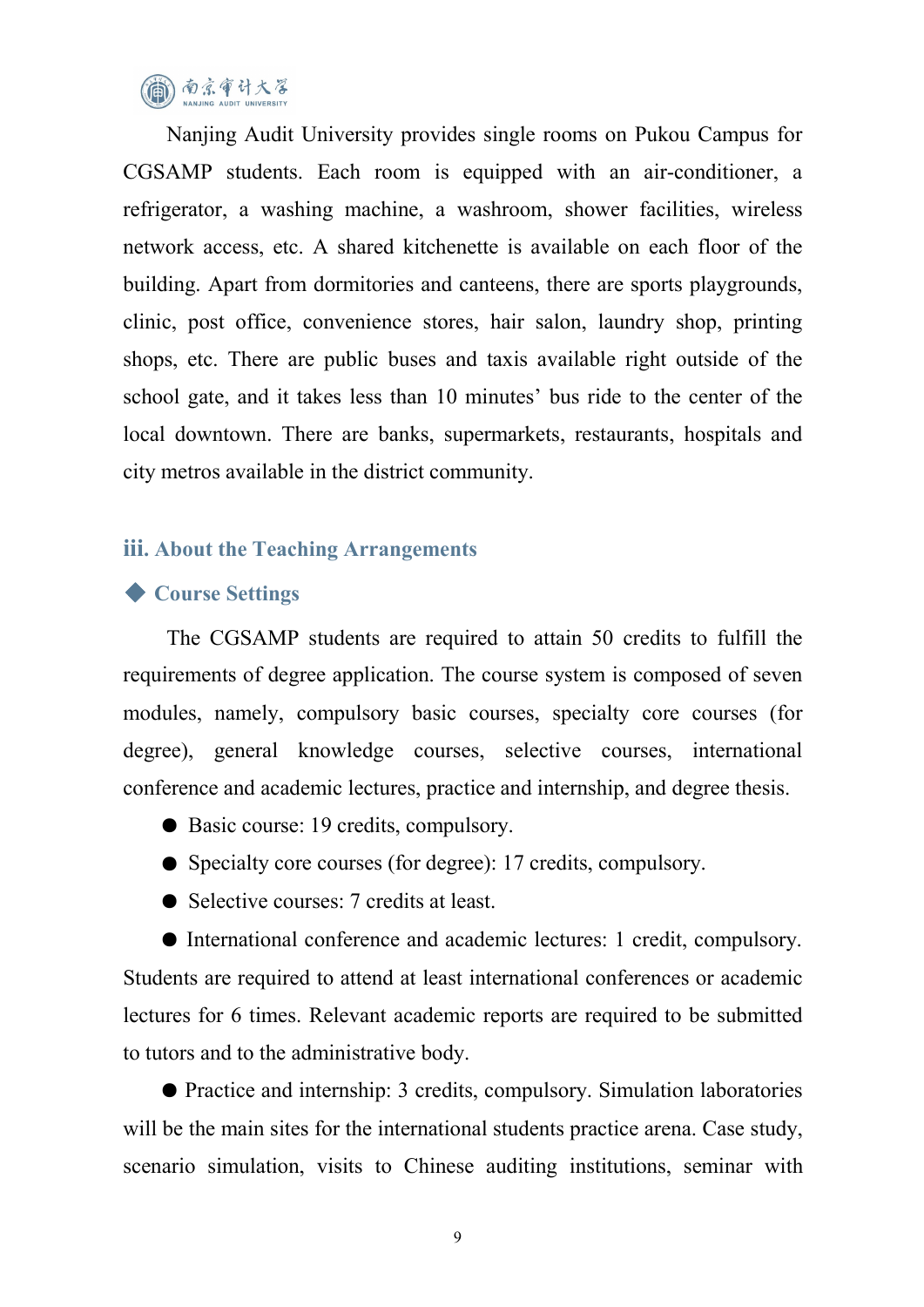

auditing practitioners will also be integrated into this part. 3 credits will be granted upon a decent report on practice and internship.

● Degree thesis: 3 credits, a compulsory part for graduation and the degree application

## 审计专业硕士学位研究生培养基本环节设置表

| 类别<br>Type                                       |                                             | 课程 编号           | 课程名称<br>Course Name                                                              | 总学时<br>Hours | 学分<br>Credits  | 学期<br>Semester |            |            |                | 是否<br>学位课                  |
|--------------------------------------------------|---------------------------------------------|-----------------|----------------------------------------------------------------------------------|--------------|----------------|----------------|------------|------------|----------------|----------------------------|
|                                                  |                                             | Course No.      |                                                                                  |              |                | $\mathbf{1}$   | 2          | 3          | $\overline{4}$ | Degree<br>Course or<br>not |
| 必<br>修<br>课<br>$\mathsf C$<br>$\overline{C}$     |                                             | GJ10011         | 中国概况<br>An Introduction to China                                                 | 34           | $\overline{2}$ | $\sqrt{ }$     |            |            |                | $\mathbf N$                |
|                                                  |                                             | WX10010-1       | 汉语(初-中级)-I Chinese Language<br>(Elementary-Intermediate)                         | 102          | 6              | $\sqrt{ }$     |            |            |                |                            |
|                                                  | 公<br>共                                      | WX10010-2       | 汉语(初-中级)-II<br>Chinese Language (Elementary-<br>Intermediate)                    | 68           | $\overline{4}$ |                | $\sqrt{ }$ |            |                |                            |
|                                                  | 课<br>B C                                    | WX10010<br>$-3$ | 汉语(初-中级)-III<br>Chinese Language (Elementary-<br>Intermediate)                   | 68           | $\overline{4}$ |                |            | $\sqrt{ }$ |                |                            |
|                                                  |                                             | GJ30021         | 中国传统文化理论与实践 Chinese<br>Traditional Culture Theory and<br>Practice                | 102          | $\mathfrak{Z}$ |                | $\sqrt{ }$ | $\sqrt{2}$ |                |                            |
|                                                  | 专<br>业<br>核<br>心<br>课<br>S C<br>$\mathbf C$ | ZF20061         | 国家审计理论与实务前沿<br>Theory and Frontier Practice of<br>National Audit                 | 51           | $\overline{3}$ |                | $\sqrt{ }$ |            |                | $\mathbf Y$                |
|                                                  |                                             | GC20011         | 固定资产投资审计<br>Fixed Asset Investment Audit                                         | 51           | $\overline{3}$ |                | $\sqrt{ }$ |            |                |                            |
|                                                  |                                             | ZF20081         | 审计技术与方法<br>Audit Techniques and Methods                                          | 51           | $\mathfrak{Z}$ | $\sqrt{ }$     |            |            |                |                            |
|                                                  |                                             | XX20011         | 信息系统审计<br><b>Information System Audit</b>                                        | 51           | $\overline{3}$ |                |            | $\sqrt{ }$ |                |                            |
|                                                  |                                             | ZF20071         | 中国审计制度与审计准则<br>Audit System and Standards of China                               | 34           | $\overline{2}$ | $\sqrt{ }$     |            |            |                |                            |
|                                                  |                                             | JJ20091         | 财政审计<br>Public Fund Audit                                                        | 51           | $\mathfrak{Z}$ |                | $\sqrt{ }$ |            |                |                            |
| 选修课<br>SC<br>(至少修<br>满7学分)<br>(At least<br>get 7 |                                             | ZF50311         | 国际公共部门外部审计实务<br>External Audit of Public Sector-Based<br>on UN Audit Experiences | 51           | $\mathfrak{Z}$ |                |            | $\sqrt{ }$ |                |                            |
|                                                  |                                             | JJ50371         | 中国经济发展<br>China's Economic Development                                           | 51           | $\overline{3}$ |                | $\sqrt{ }$ |            |                | ${\bf N}$                  |
|                                                  |                                             |                 | 联合国审计报告阅读与研究                                                                     | 34           | $\overline{2}$ |                | $\sqrt{ }$ |            |                |                            |

### **Graduate Program Curriculum For Master of Auditing (International Students)**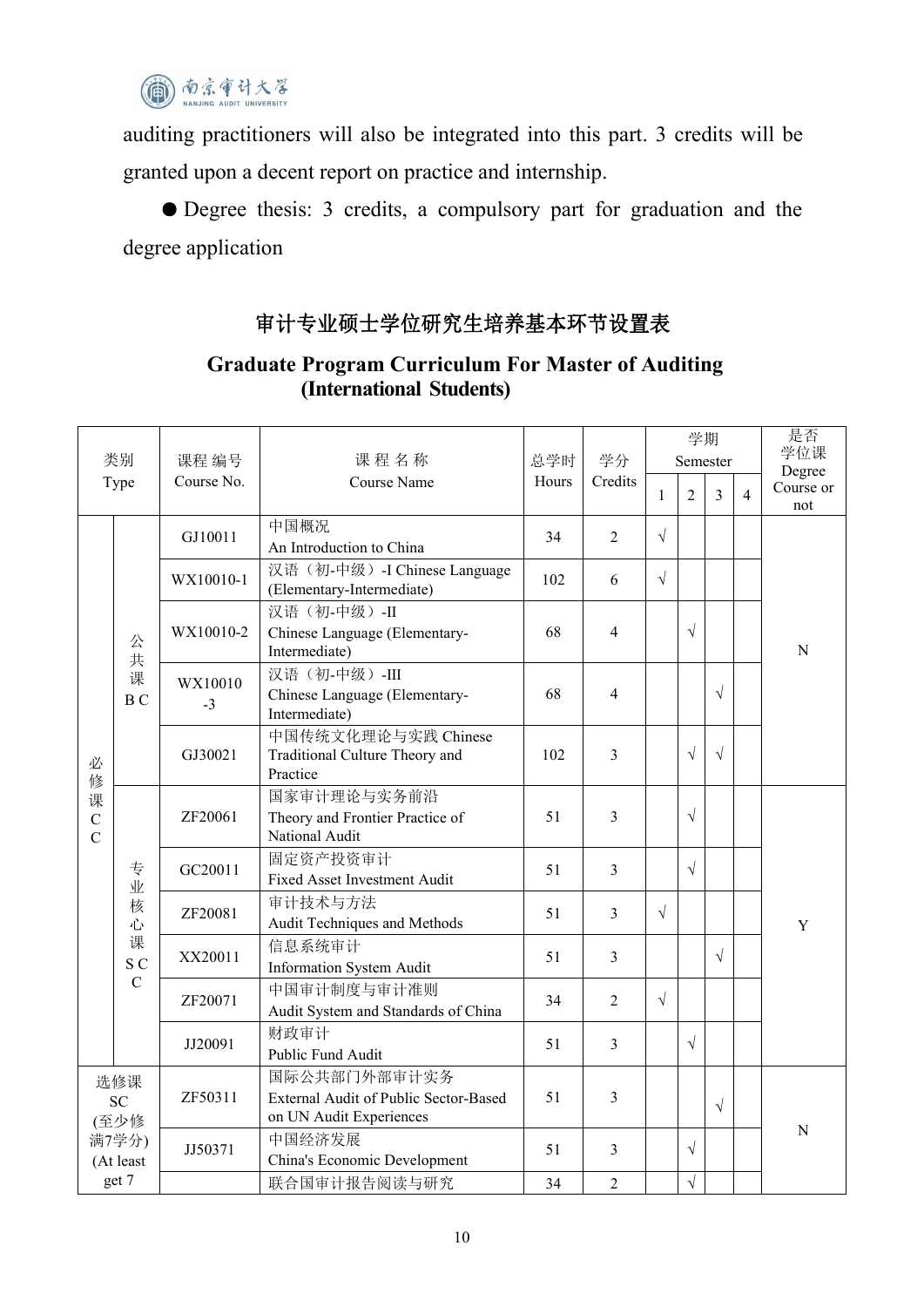

| credits)                                   |              | Study on the Audit reports of United<br><b>Nations</b> |    |                       |  |            |                          |           |   |  |  |
|--------------------------------------------|--------------|--------------------------------------------------------|----|-----------------------|--|------------|--------------------------|-----------|---|--|--|
|                                            |              | 公司治理与内部审计                                              |    |                       |  |            |                          |           |   |  |  |
|                                            | ZF20111      | Corporate Governance and Internal                      | 34 | $\overline{2}$        |  |            | $\sqrt{}$                |           |   |  |  |
|                                            |              | Audit                                                  |    |                       |  |            |                          |           |   |  |  |
|                                            | JR50241      | 金融审计                                                   | 34 | $\overline{2}$        |  |            | $\sqrt{ }$               |           |   |  |  |
|                                            |              | <b>Financial Audit</b>                                 |    |                       |  |            |                          |           |   |  |  |
|                                            | KJ50091      | 资本市场与注册会计师审计                                           | 34 | $\overline{2}$        |  |            | $\sqrt{ }$               |           |   |  |  |
|                                            |              | Capital Market & CPAAudit                              |    |                       |  |            |                          |           |   |  |  |
|                                            | ZF20141      | 舞弊审计                                                   | 34 | $\overline{2}$        |  |            | $\sqrt{ }$               |           |   |  |  |
|                                            |              | Fraud Audit                                            |    |                       |  |            |                          |           |   |  |  |
|                                            |              | 领导力与管理沟通Leadership and                                 | 34 | $\overline{2}$        |  | $\sqrt{ }$ |                          |           |   |  |  |
|                                            | SX50121      | Management Communication                               |    |                       |  |            |                          |           |   |  |  |
|                                            | WX50010      | 汉语强化                                                   | 34 | $\overline{2}$        |  |            |                          | $\sqrt{}$ |   |  |  |
|                                            |              | Chinese Language (Follow-up)                           |    |                       |  |            |                          |           |   |  |  |
|                                            | 国际会议学术讲座(6场) |                                                        |    |                       |  |            |                          |           |   |  |  |
| <b>International Conference</b>            |              |                                                        | 17 | $\mathbf{1}$          |  |            |                          |           | N |  |  |
| & Academic Lectures<br>(At least attend 6) |              |                                                        |    |                       |  |            |                          |           |   |  |  |
| 社会实践                                       |              |                                                        |    |                       |  |            |                          |           |   |  |  |
| Practice & Internship                      |              |                                                        |    | 3                     |  |            |                          |           | N |  |  |
| 学位论文                                       |              |                                                        |    | $\overline{3}$        |  |            | Compulsory Condition for |           |   |  |  |
| Degree Thesis                              |              |                                                        |    | Graduation and Degree |  |            |                          |           |   |  |  |
| 毕业应修总学分                                    |              |                                                        | 50 |                       |  |            |                          |           |   |  |  |
| <b>Total Credits</b>                       |              |                                                        |    |                       |  |            |                          |           |   |  |  |

#### 课程类型(**Course Type**):

| 必修课   | <b>Compulsory Courses</b>     | 缩写 CC  |
|-------|-------------------------------|--------|
| 公共课   | <b>Basic Courses</b>          | 缩写 BC  |
| 专业核心课 | <b>Specialty Core Courses</b> | 缩写 SCC |
| 选修课   | Selective Courses             | 缩写SC   |

#### ◆ **Degree Thesis**

Degree thesis should be closely linked with national auditing practice and reflect students' competency in applying audit and related discipline theory, knowledge and methodology to analyze and solve practical problem. It can be written in the form of an academic research report, a policy research report, a monographic study, or a case analysis. Whatever the form of the thesis, it should reflect the students' capability in applying basic theories and professional knowledge to solve practical issues.

Both Chinese and English languages are all accepted in writing the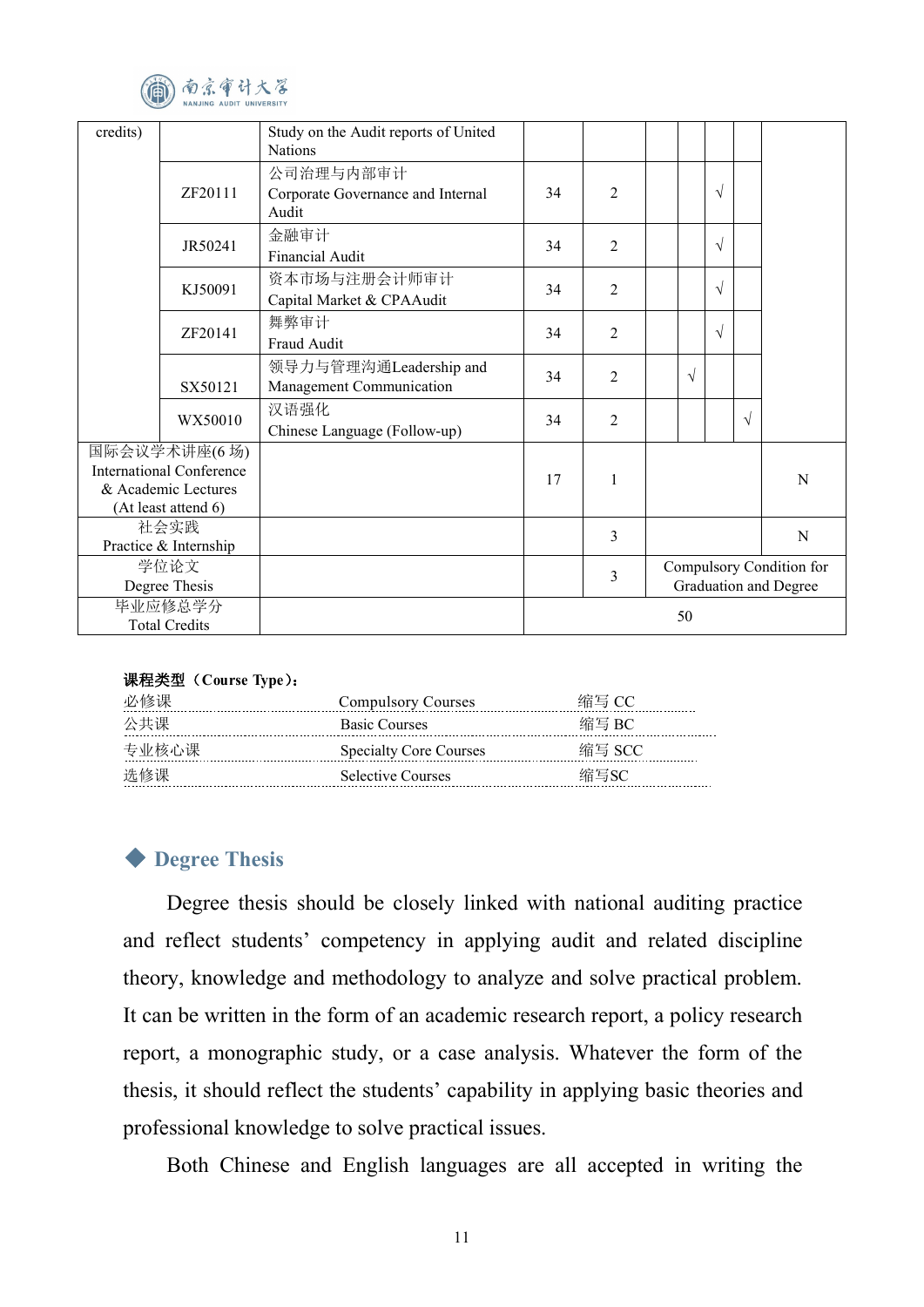

thesis, while the abstract is required to be written in Chinese.

International students are required to stay in China in the 4th semester to complete their thesis writing as well as the internship. In case of materials and data needed from home countries for the thesis writing, this should be done during the summer or winter vacation.

The Thesis defense must be taken in Nanjing Audit University upon gaining all the required credits. The form of thesis defense is to be decided by the related cultivating departments. The Thesis Defense Committee would include some experts with professional posts in the audit practice field. Three credits will be granted to a successful defense.

#### ◆ **Degree Conferring**

According to Nanjing Audit University MAud Program Education Plan, the students are required to: finish all the required courses and gain the required credits, write a degree thesis in topics related to audit and pass the thesis defense, and pass the International Chinese Proficiency Test (HSK Level 3).

Having attained all the credits, passed the thesis defense, and met the requirements listed in the Regulations on Academic Degrees of the People's Republic of China, candidates need to file an application for the degree. Candidates are to be conferred the Master of Auditing at the approval of the University's Academic Degree Evaluation Committee.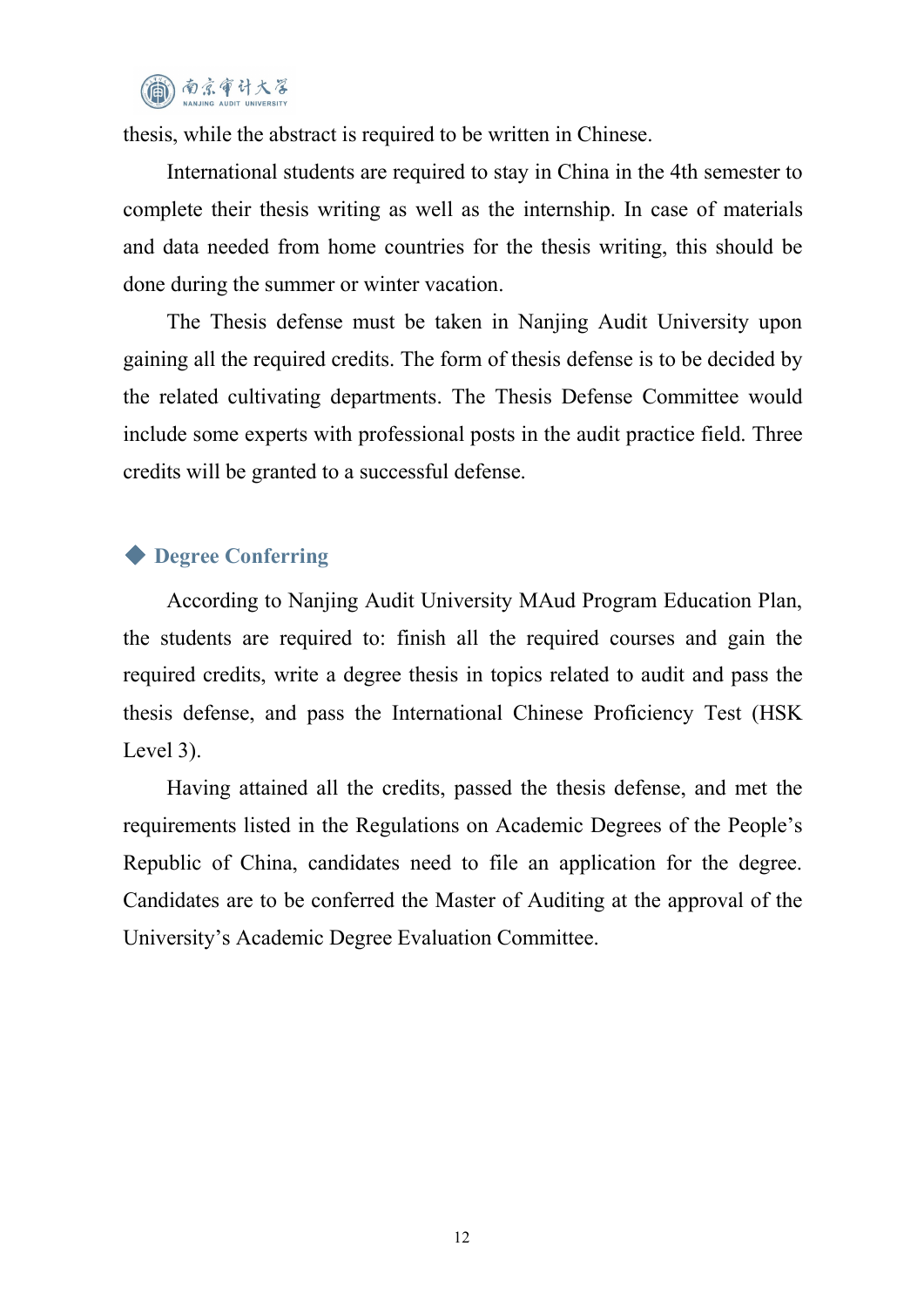



# **Application Methods**

# **i. Criteria for Application**

2022 Chinese Government Scholarship Auditing Master Program is intended for auditors or auditing-related working staff from respective SAIs of developing countries in Asia, Africa, Latin America and South Pacific Region. Applicants should meet up with the following requirements:

1. Applicants should be non-Chinese citizens from developing countries who are below 45 years old (born after September 1st, 1977).

2. Applicants should be in good physical and mental health. The health certificate or the physical examination form issued by local public hospital is required. They should not carry any entry-forbidden diseases in accordance with the Chinese laws and regulations. No serious hypertension, cardiovascular disease, diabetes, cancer and other severe chronic diseases, mental illness or other diseases that might cause massive infection and severe harm to public health; not in a major surgery recovery phase or acute disease ictal phases, no serious physical disability. Females that are pregnant shall not be admitted, and the scholarship will be discontinued when the females get pregnant in the process of study.

3. Applicants are supposed to have bachelor's degree or degrees above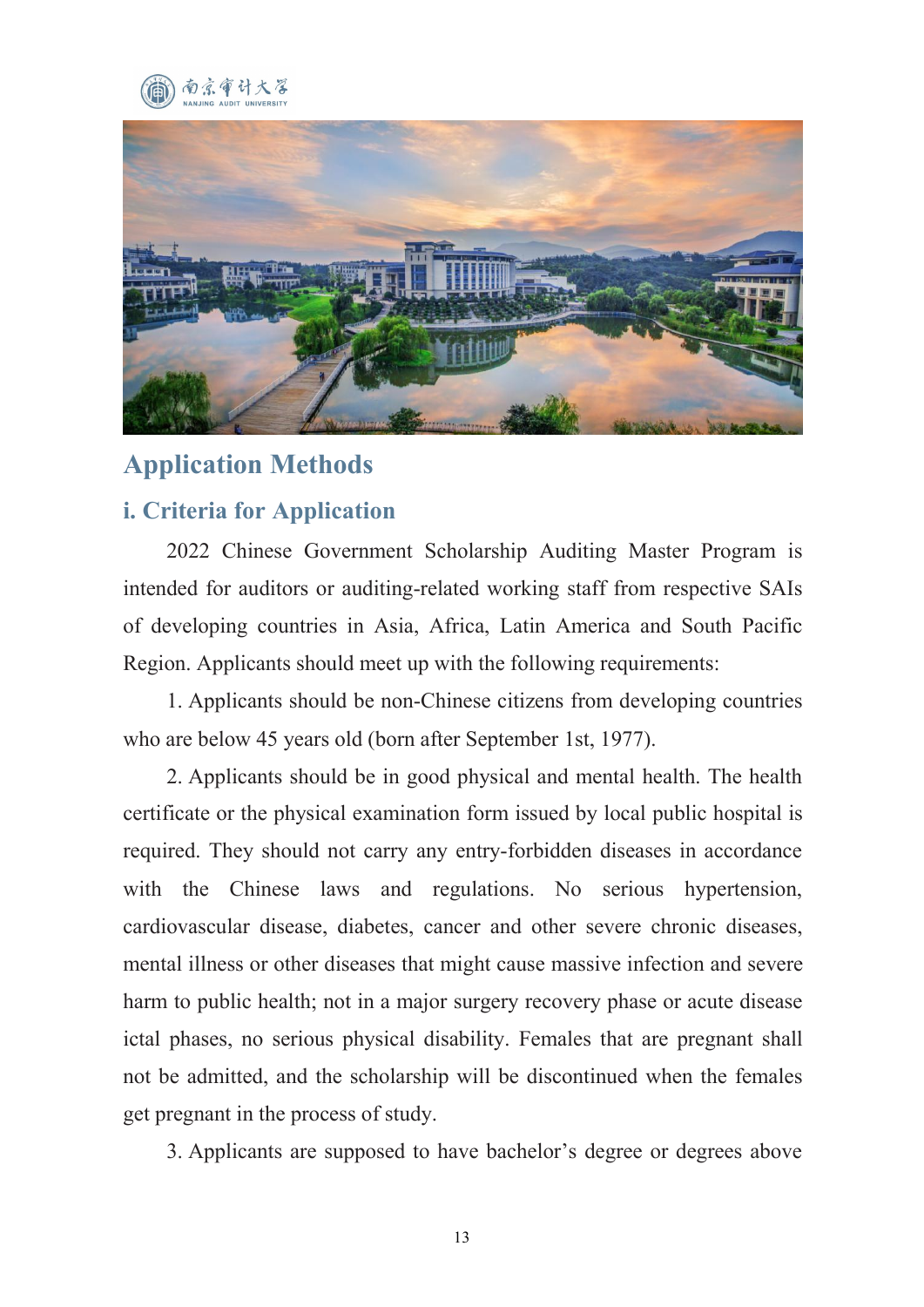bachelor's degree and the work experience of at least 3 years.

4. Priorities will be given to applicants who are involved in the work or study related to audit.

5. Priorities will be given to applicants who are government officials ranked as or above section chiefs in their home countries, who are senior managers of various institutions or enterprises, who are academic backbones of higher educational and research institutions.

6. Applicants should have a good command of English which enables them to learn the courses taught in English (Reference: IELTS 6.0 or above, TOFEL 80 or above or other English test certificates with similar level).

7. Applicants should have career development potential in the relevant field and be willing to promote the friendly exchange and cooperation between their home countries and China.

8. Stable internet connection facilities for online web-based interactive learning, full time study during the study period (from September, 2022 till graduation).

9. Those who are currently studying in China or admitted by other Chinese Government Scholarship programs are not allowed to apply for this program.

## **ii. Application Procedures**

## ◆ **Application Documents**

Please get the following documents ready before you start your application:

1. Recommendation Letter from Institutions: The recommendation letter issued by the institution with which the applicant works should include introducing the applicant and expressing the willingness to recommend the applicant to study in China. Applicants recommended by SAIs should present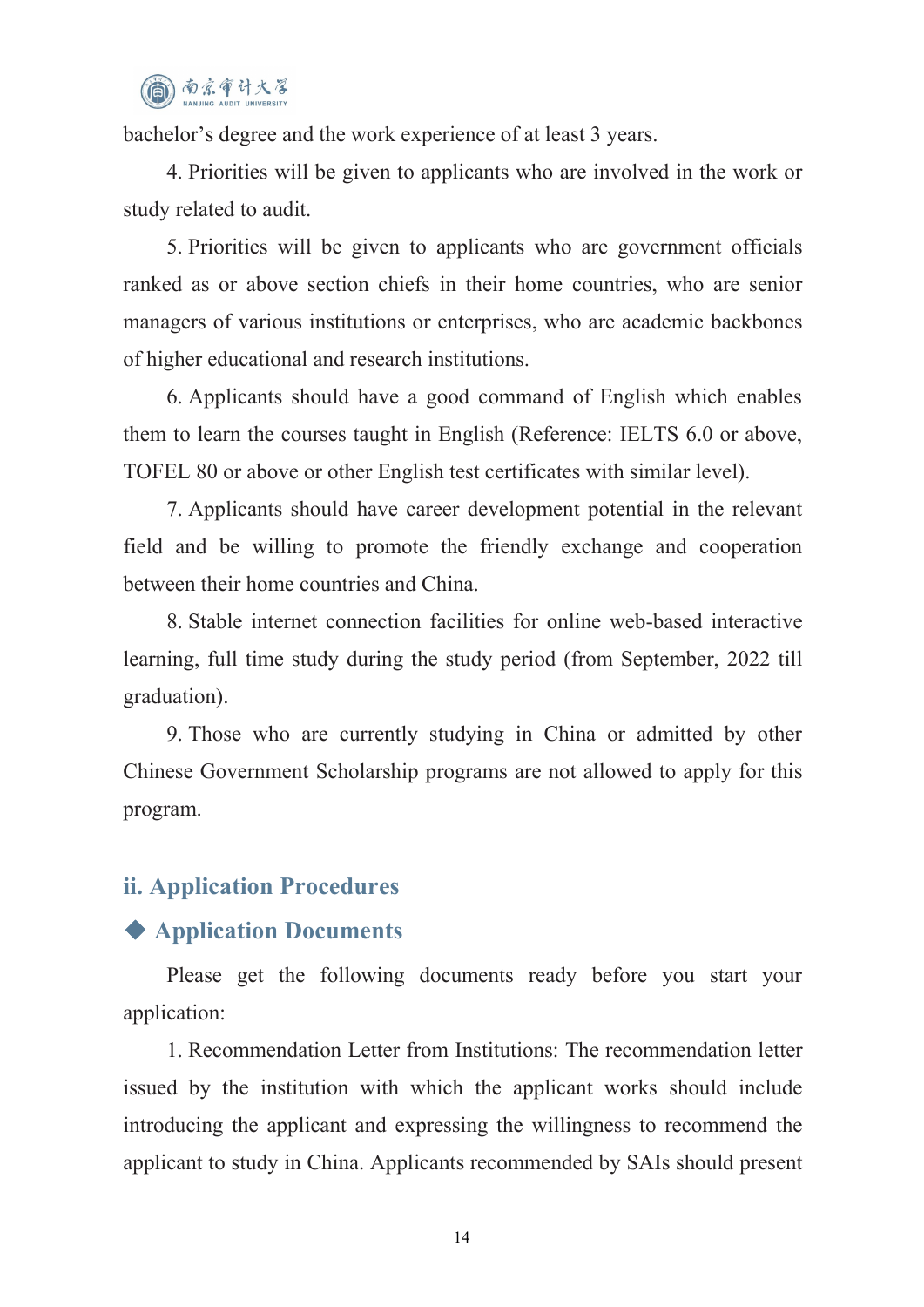# 南京审计大学

the recommendation letter from Head of SAIs. Priorities will be given to those applicants with recommendation letters written by Head of SAIs.

2. Recommendation Letter from Professionals. The letter should be written by professionals with the title of associate professor or higher. The letter should focus on academic qualification, major field of study, achievement and research ability.

3. Photocopies of Diploma or Certificate: " Graduation Certificate " and "Certificate of Degree" of your most advanced studies.

4. Photocopy of Academic Transcript of your most advanced studies.

5. Resume: Please specify your personal experience, academic experience after high school, and work experience.<br>6. Statement of purpose: Please specify your personal plan and purpose

of studying the related major in China.

7. Study or research plan: Please specify the goals of study and research to be accomplished during the study in China.

8. Photocopy of the private passport: the photocopy of the information page of the passport, which clearly shows the photo, the name and the passport number. Do NOT use the diplomatic passport or the official passport.

9. Photocopy of the language proficiency certificate: the transcript or certificate of English language proficiency tests such as TOFEL or GRE etc., which is required of applicants from non-English-speaking countries.

10. Two 2-inch bareheaded photos in white background that are taken within 3 months before application.

11. Physical Examination Record for Foreigner: the physical examination record which is done within 1 month before application, which proves that the applicant does not carry any serious infectious diseases, the disability that affects the study, or any entry-forbidden diseases in accordance with the Chinse laws and regulations.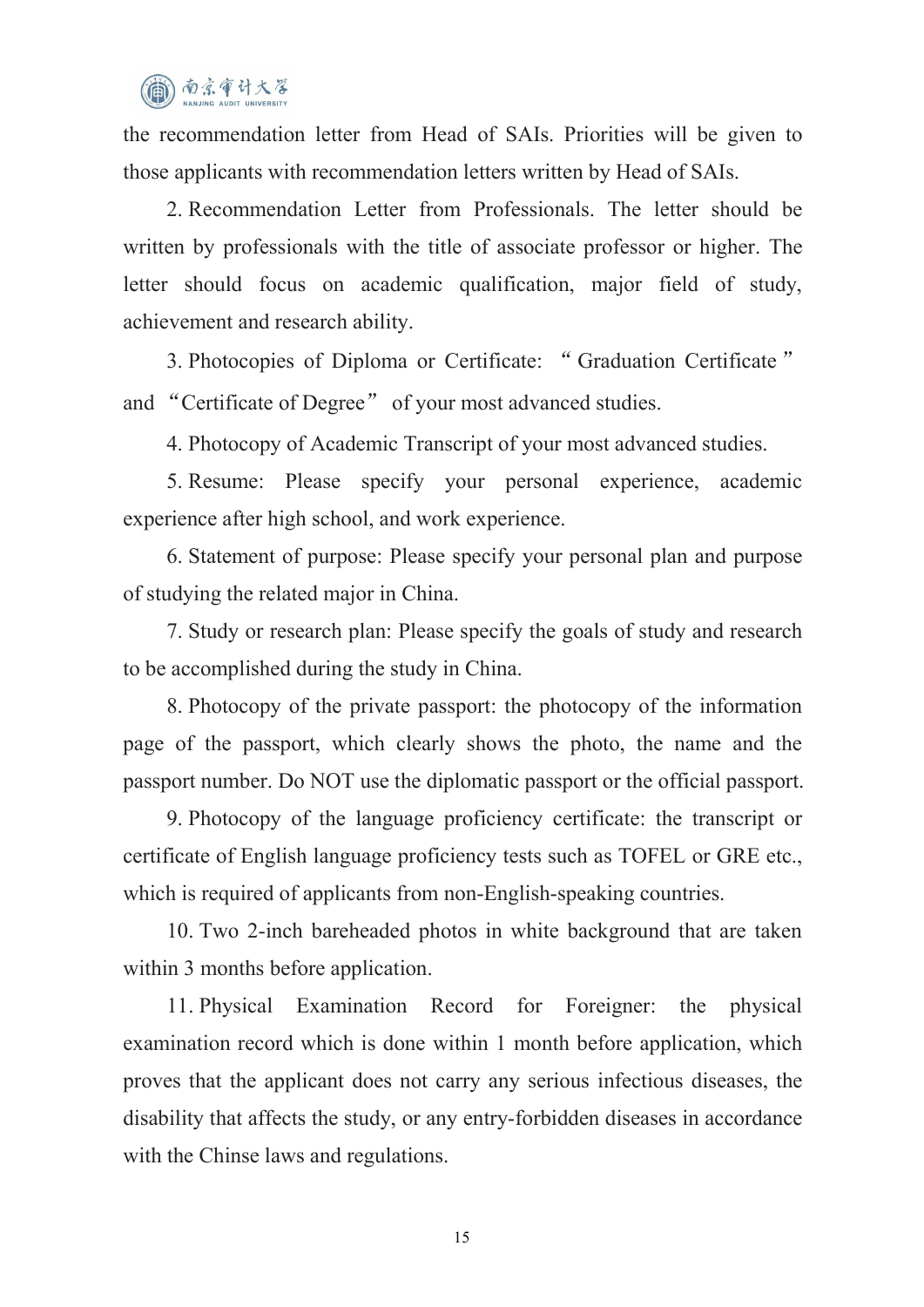

**Note: All materials need to be authentic and valid, once the fake materials are found, the admission qualification will be permanently cancelled.**

# ◆ **Application for Enrollment**

Applicants who meet the above-mentioned requirements need to log onto Nanjing Audit University International Students Enrollment System (Website: http://apply.nausie.cucas.cn/). After successful registration, select Chinese Government Scholarship Auditing Master Program sponsored by CSC from the application interface, follow the operation steps to complete the application process and click submit.

# ◆ **Application for Scholarship**

Applicants must log onto <http://studyinchina.csc.edu.cn>/ for application. After registration and log in, applicants can choose "Online Application" and then "China Government Scholarship", and fill in the name of the university, the major and personal information. Finally, print the application form, signed by hand and stick a photo onto it.

Notes:

A. Choose "Type B" for CGSAMP Program. Agency No. 11287. Discipline

is "practical economics", majoring "audit";

B. The auto-generated CSC code will be filled into *JW 201 Form*.

**Note: Applicants should complete the online application on both Nanjing Audit University International Students Enrollment System (http://apply.nausie.cucas.cn/) and the China Scholarship Council's Application System (http://studyinchina.csc.edu.cn /).**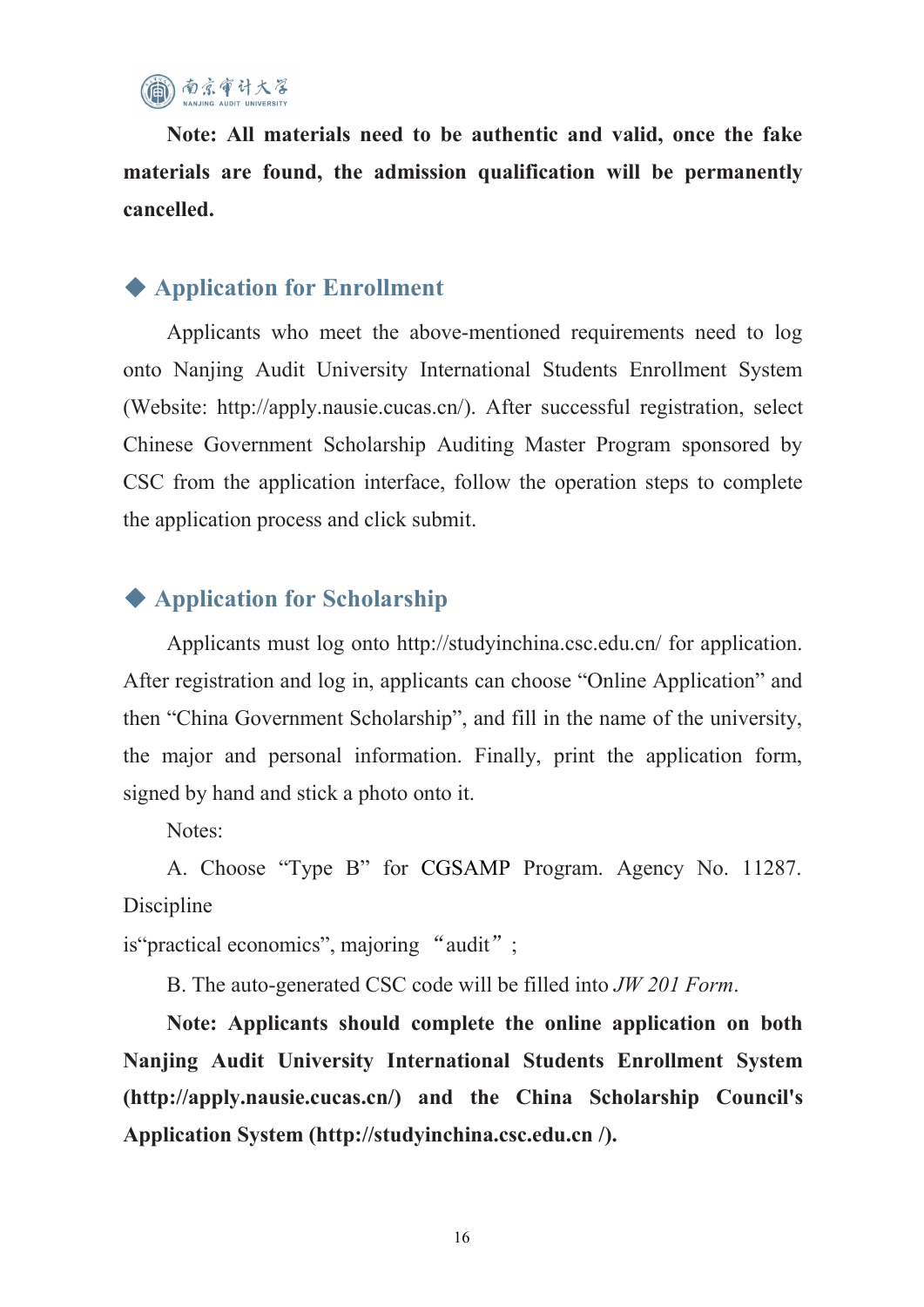

# ■ **Application Deadline**

May 20, 2022

#### ■ **Enrollment Time**

The enrollment time is at the beginning of September, 2022. The specific time is subject to the admission notice.

#### ■ **Contacts**

Name: Lisa XIE Tel: +86-25-58313046 Fax: +86-25-58313873 Email: [cscmaud@nau.edu.cn](mailto:cscmaud@nau.edu.cn) Website: [www.nau.edu.cn](http://www.nau.edu.cn)

Nanjing Audit University International Students Enrollment System: <http://apply.nausie.cucas.cn/>

Address: No.86 Yushan Road (W), Pukou District, Nanjing, Jiangsu, P.R. China

Postal code: 211815

#### ■ **Others**

1. The Chinese National Audit Office and Nanjing Audit University are jointly responsible for reviewing application materials and recommending candidates for admission.

2. The recommended candidates will be awarded Chinese government scholarship to study in China if they are approved by the China Scholarship Council.